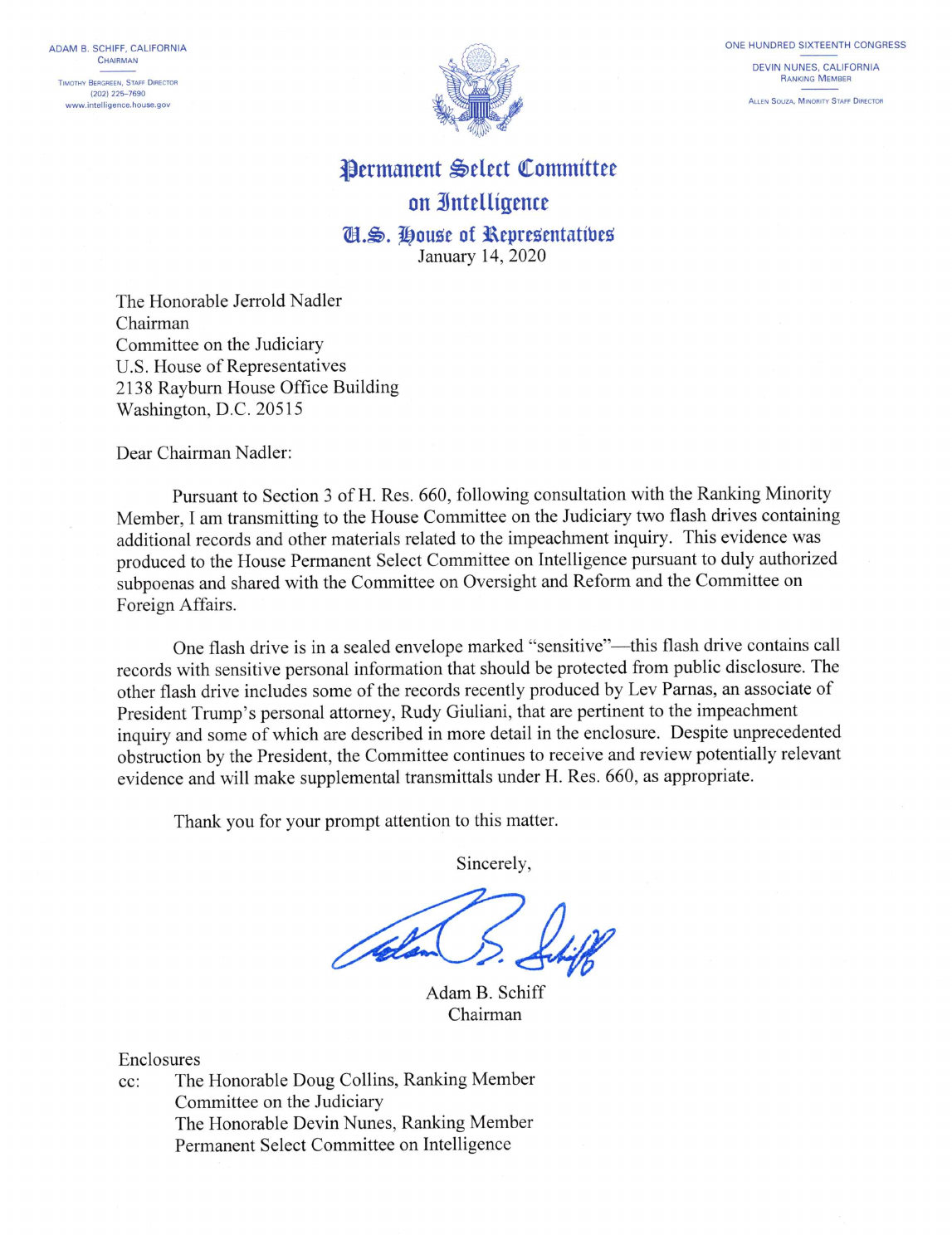## **Enclosure: Certain Documents Produced by Lev Parnas to the House Permanent Select Committee on Intelligence**

The House Permanent Select Committee on Intelligence ("Committee") requested on September 30, 2019, that Lev Parnas, an associate of Rudy Giuliani, President Trump's personal attorney, voluntarily produce records as part of the House of Representatives' impeachment inquiry. On October 3, Mr. Parnas' then-attorney, John Dowd, communicated to the Committee that Mr. Parnas would not comply with the request. On October 9, Mr. Parnas was detained pursuant to an arrest warrant from the Southern District of New York. The next day, on October 10, the Committee issued a duly-authorized subpoena to compel Mr. Parnas to produce records pertinent to the impeachment inquiry.

On October 30, after securing new counsel, Mr. Parnas informed the Committee that he intended to comply with the subpoena. Mr. Parnas recently received court authorization to share with the Committee materials that were seized from him by the U.S. Attorney's Office for the Southern District of New York. He also produced to the Committee other material in his possession and continues to provide material responsive to the subpoena on a rolling basis.

A preliminary review of Mr. Parnas' production, a voluminous record of data extracted primarily from one of his personal cell phones, further corroborates the findings and evidence related to the President's scheme, which was laid out in the [Trump-Ukraine Impeachment Inquiry Report,](https://intelligence.house.gov/uploadedfiles/the_trump-ukraine_impeachment_inquiry_report.pdf) released by the Committee on December 3.

As an example of the relevancy to the impeachment inquiry of the evidence that you are receiving today, attached here are some documents pertinent to the President's Ukraine effort that we identified in our initial review of Mr. Parnas' production. Because some messages retrieved from Mr. Parnas' device were written in Russian, the Committee is also providing a rough translation of a number of those messages, which is also included here. The evidence you are receiving today shows:

• Mr. Parnas produced handwritten notes on stationery from the Ritz-Carlton Hotel in Vienna, Austria that appear directly related to the President's scheme to press Ukraine to announce investigations beneficial to his reelection campaign. Mr. Parnas' attorney confirmed that the notes were written by his client. One hand-written note states:

*\* get Zalensky [sic] to Annonce [sic] that the Biden case will Be Investigated \* start commun[icating] with Zalensky [sic] without (Pinchuk or Kolomoisky)*

Victor Pinchuk and Ihor Kolomoisky are prominent and politically-connected Ukrainian oligarchs. As described in the Committee's impeachment report, Mr. Parnas unsuccessfully sought Mr. Kolomoisky's assistance in facilitating a meeting between Mr. Giuliani and President Zelensky.

• In January of 2019, Mr. Parnas and Mr. Giuliani exchanged text messages about securing a visa for former Ukrainian Prosecutor General Viktor Shokin. When Mr. Parnas advised that the United States had denied Mr. Shokin's visa, Mr. Giuliani responded "I can revive it."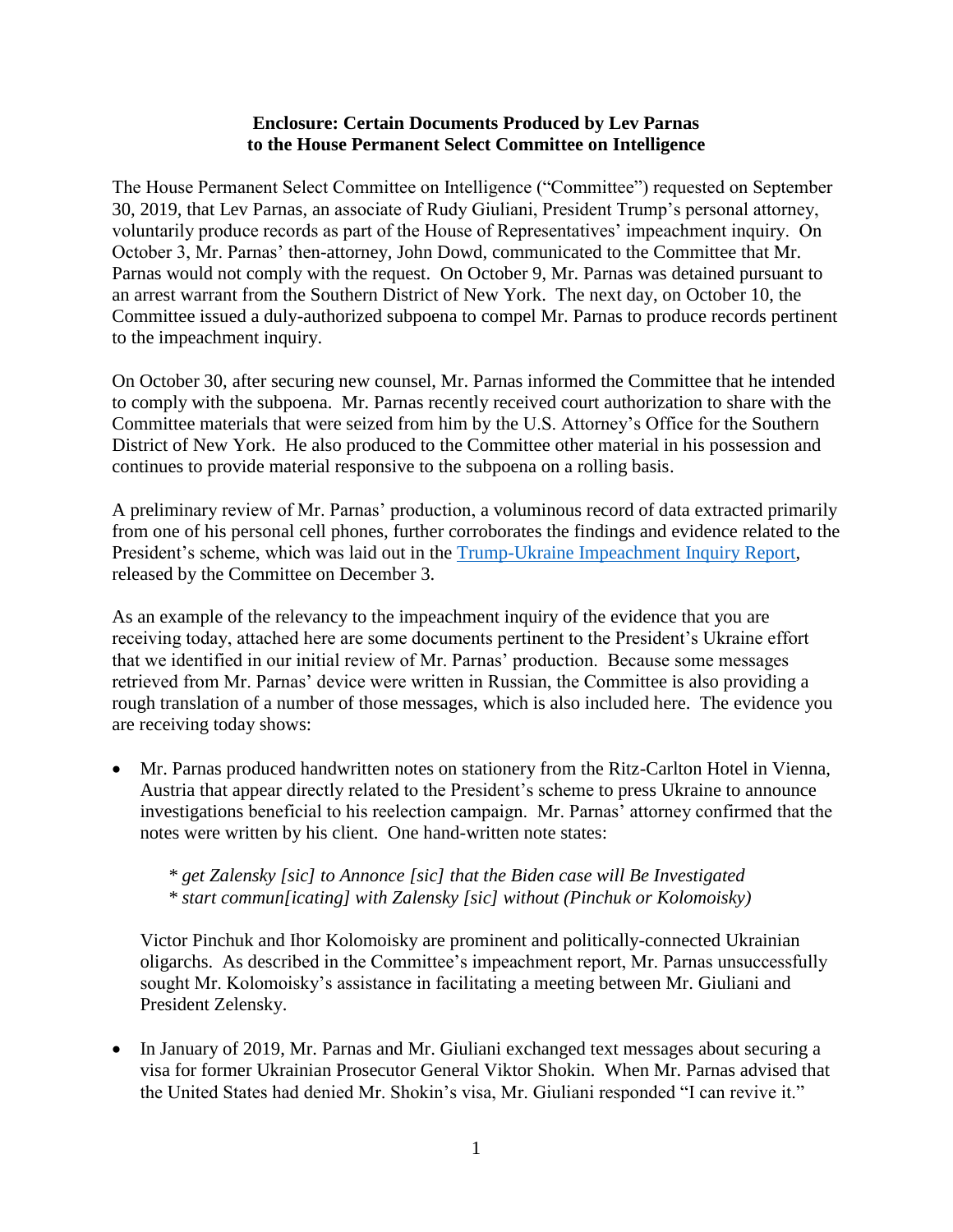Mr. Giuliani later revealed, "It's going to work I have no 1 in it." He also gave Jay Sekulow, President Trump's personal attorney, Mr. Parnas' phone number.

- In March 2019, Mr. Parnas communicated by text message with Robert F. Hyde about former U.S. Ambassador to Ukraine Marie Yovanovitch. In response to some articles, tweets, and videos accusing the Ambassador of being disloyal to President Trump, Mr. Hyde wrote "Wow. Can't believe Trumo [sic] hasn't fired this bitch. I'll get right in that." Mr. Hyde then sent a series of text messages suggesting that he had Ambassador Yovanovitch under physical surveillance in Kyiv and that "They are willing to help if we/you would like a price."
- Mr. Parnas communicated with Mr. Giuliani, Victoria Toensing and others about the removal of Ambassador Yovanovitch. For example, on April 23, the day before Ambassador Yovanovitch received a phone call from the State Department that she had to return to the United States because there were "concerns" from "up the street" at the White House, Mr. Giuliani texted Parnas, "He fired her again." Mr. Parnas responded, "I pray it happens this time I'll call you tomorrow my brother."
- Mr. Parnas communicated extensively by phone and messaging applications with Mr. Giuliani about matters relevant to the House impeachment inquiry.

For example, Mr. Parnas' phone included a screenshot of a previously-undisclosed May 10, 2019, letter from Mr. Giuliani to then-President-elect Zelensky. The one-page letter signed by Mr. Giuliani states, in part:

*Dear President-Elect Zelensky:* 

*I am private counsel to President Donald J. Trump. Just to be precise, I represent him as a private citizen, not as President of the United States. This is quite common under American law because the duties and privileges of a President and a private citizen are not the same. Separate representation is usual process.* 

*[…]*

*However, I have a more specific request. In my capacity as personal counsel to President Trump and with his knowledge and consent, I request a meeting with you on this upcoming Monday, May 13th or Tuesday, May 14th. I will need no more than a half-hour of your time and I will be accompanied by my colleague Victoria Toensing, a distinguished American attorney who is very familiar with this matter.* 

Mr. Parnas texted a copy of the letter to a close aide to then-President-elect Zelensky shortly after it was drafted.

Mr. Giuliani's letter makes clear that his trip, which he publicly described at the time as an effort to "meddle in an investigation," was undertaken with the knowledge and support of President Trump.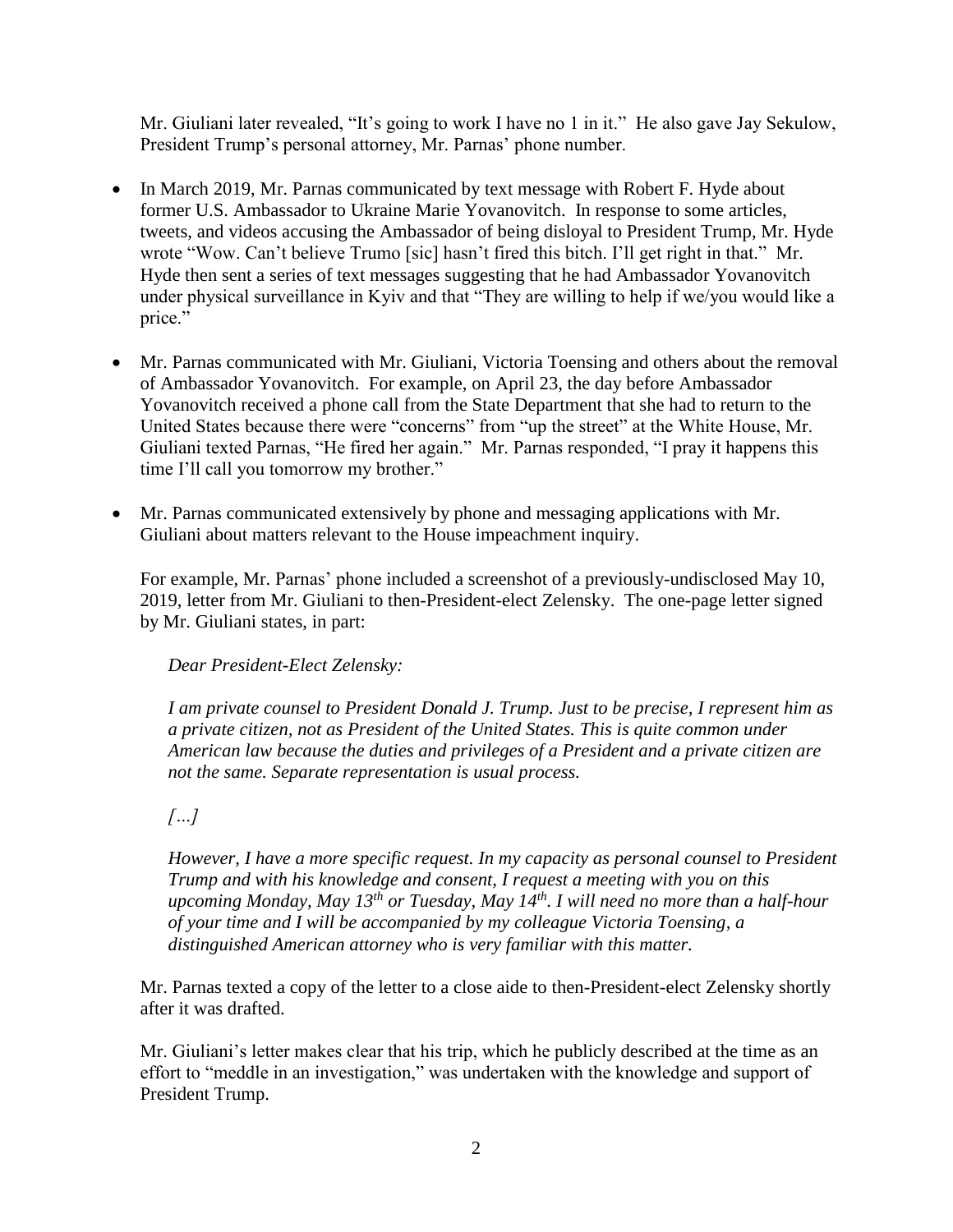Around the same time, Mr. Giuliani also sent Mr. Parnas a text message asking, "This guy is canceling meeting I think?" Approximately three hours later, Mr. Giuliani sent Mr. Parnas drafts of a public statement that claimed that "people advising the PRES ELECT are no friends of the President."

As detailed in the Committee's impeachment inquiry report, Mr. Giuliani cancelled his trip to Ukraine following public revelations that he was traveling there to manufacture dirt on President Trump's political opponent, former Vice President Joe Biden.

Following his cancellation, Mr. Giuliani publicly criticized President-elect Zelensky and his aides, claiming that Mr. Zelensky was surrounded by "enemies of the President."

- Mr. Parnas continued to try to arrange a meeting with President Zelensky. For example, on July 3, Mr. Parnas told Mr. Giuliani that he was traveling to Vienna. Mr. Giuliani responded, "Wow!", and Mr. Parnas explained "trying to get us mr Z."
- Mr. Parnas communicated via encrypted messaging applications, particularly WhatsApp, with senior Ukrainian officials and figures at key junctures in 2019 while President Trump's scheme was underway. These communications, often in Russian, demonstrate that Mr. Parnas served as a direct channel between President Trump's agent, Mr. Giuliani, and individuals close to President Volodymyr Zelensky.
	- o In early May 2019, Mr. Parnas was in contact with senior aides to President Zelensky, including Ivan Bakanov, who serves as the head of Ukraine's Security Service, and Serhiy Shefir, who is the chief aide to President Zelensky. Mr. Parnas sought their assistance in scheduling a meeting between Mr. Giuliani and President Zelensky.

Mr. Parnas also sent these aides several news articles promoting the same false allegations about former Vice President Biden and his son and Ukraine's purported interference in the 2016 election that President Trump raised during his July 25, 2019, call with President Zelensky.

On May 2, Mr. Bakanov replied to Mr. Parnas: "I shared the information you provided with Mr. President via the established channel, but I have not yet received confirmation." It appears that Mr. Bakanov provided the press articles to Presidentelect Zelensky, indicating that President Zelensky learned of the false allegations promoted by Mr. Giuliani and his associates at least as early as May of 2019.

o Mr. Parnas was also in contact with two former corrupt Prosecutors General of Ukraine, Viktor Shokin and Yuriy Lutsenko. Mr. Lutsenko in particular was Mr. Giuliani's primary source for the same false allegations about Vice President Biden and the 2016 election. Mr. Parnas' communications with Mr. Lutsenko included frequent reference to Ambassador Yovanovitch, often in deeply offensive terms. Ambassador Yovanovitch was ousted by President Trump after a smear campaign